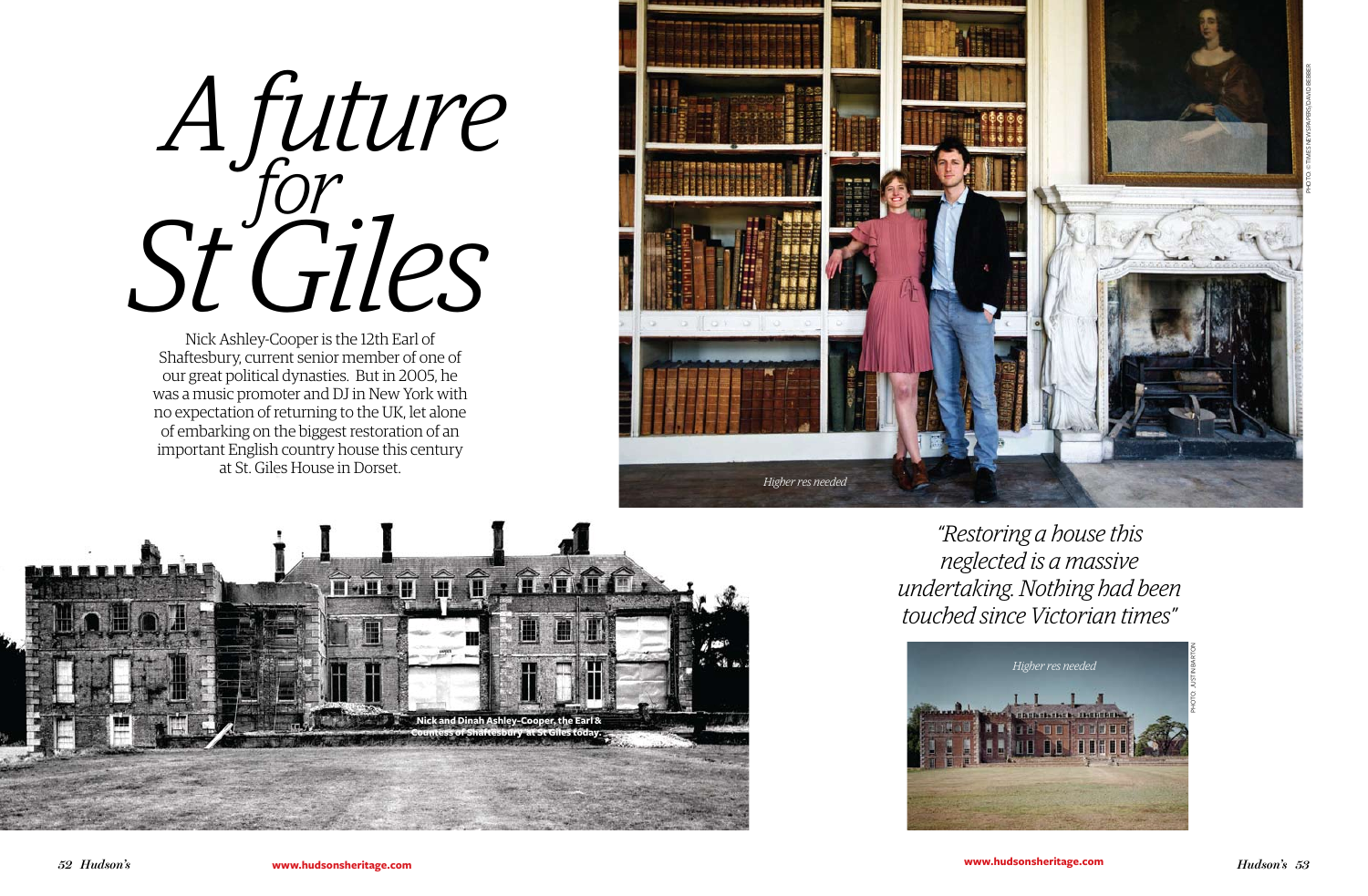➔





y wife and I moved into St Giles House<br>as new parents just before Christmas<br>2011. We had become slightly obsessed<br>50th anniversary of the house being abandoned. We as new parents just before Christmas 2011. We had become slightly obsessed with the idea of moving back before the 50th anniversary of the house being abandoned. We managed it by only a couple of days. Since then we have expanded from a bedsit in one corner of the then derelict house to a group of habitable, indeed lovely, rooms at one end, and the family has expanded with the birth of our second baby. Now we are beginning to restore the main rooms for events but we don't feel driven to live in them. It will be great to enjoy using those rooms, just as other people will but we now have a comfortable family home and are recreating part of the main Victorian entrance that was knocked down to give us a separate access.

Restoring a house this neglected is a massive undertaking. Nothing had been touched since Victorian times. Our ambition was to re-establish the relationship between our family and the house which had begun as far back as the 14th century. It was the spark of an idea built around the feeling that I did not want the house to fall down on my watch.

The house was in a pretty terrible state. The roofs leaked and dry rot had savaged many rooms in the house destroying large sections of plasterwork. But we were lucky. Miraculously, some of the remarkable 17th century decorative plasterwork ceilings had

survived, even in the Dining Room where much of the room around had disintegrated. This ceiling gave us hope. In certain areas we found supporting beams that were nearly 50% rotten; we knew we were intervening just in time.

The St Giles House that is emerging from the scaffolding is roughly the house built by the 1st Earl of Shaftesbury in 1650. Parts of it belong to an earlier 16th century manor house; parts of it are much later and date from the larger house which stood here until the 1970s. But as a whole it conveys the character of a family house where every generation has added or subtracted something.

I was aware of the house as I was growing up - my father, the 10th Earl, moved the estate office into the basement – but it was a shuttered house, empty since 1961. My father was consumed with the problem of what to do with the house. His own father had died when he was 8 and he spent much of his time with his grandparents at St Giles. These grandparents, my great-grandparents, were born in the 1870s and lived through the final flowering of the English country house. From the Edwardian heyday to the period after the Second World War came massive social change, the sale of other family properties and the advent of death duties. The world inhabited by my great-grandfather at his death in 1961 was a very different one from his inheritance in 1886. I have



PhotoS: Justin Barton



**The Green Drawing Room which revealed an original red as well as green wallcovering beneath the layers. For the new generation, being able to make choices about which original scheme to follow is a chance to exercise personal task.** 









**The double Drawing Room retains much of the remarkable 17th century plasterwork commissioned by the 1st Earl of Shaftesbury, founder of the Whig party.**